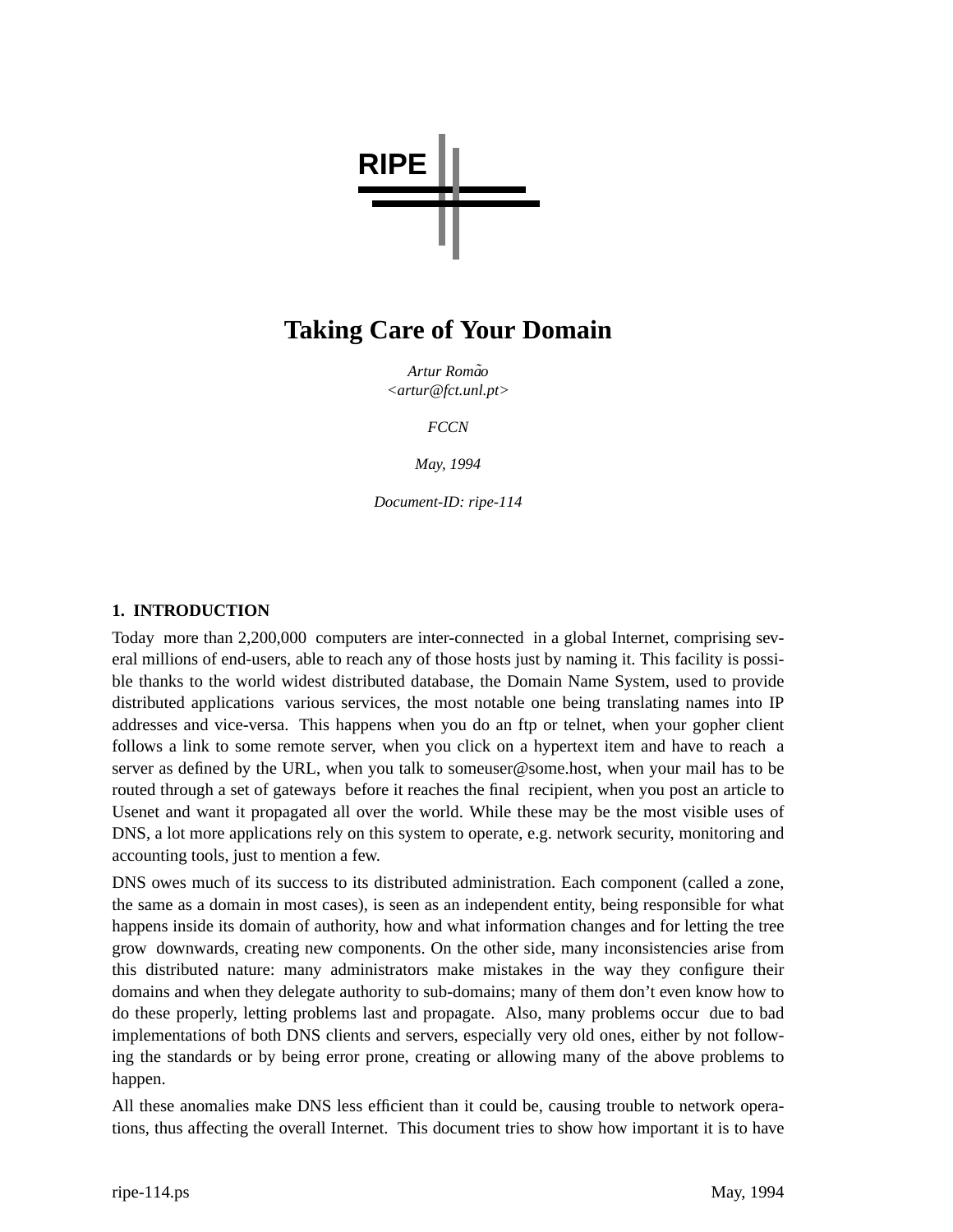DNS properly managed, including what is already in place to help administrators taking better care of their domains.

## **2. DNS DEBUGGING**

To help finding problems in DNS configurations and/or implementations there is a set of tools developed specifically for this purpose. There is probably a lot of people in charge of domain administration having no idea of these tools (and, worse, not aware of the anomalies that may exist in their configurations). What follows is a description of some of these programs, their scope, motivations and availability, and is hoped to serve as an introduction to the subject of DNS debugging, as well as a guide to those who are looking for something to help them finding out how healthy their domains and servers are.

Some prior knowledge from the reader is assumed, both on DNS basics and some other tools (e.g. dig and nslookup), which are not analyzed in detail here; hopefully they are well-known enough from daily usage.

#### **2.1. HOST**

Host is a program used to retrieve DNS information from nameservers. This information may be used simply to get simple things like address-to-name mapping, or some more advanced purposes, e.g. performing sanity checks on the data. It was created at Rutgers University, but then Eric Wassenaar from Nikhef did a major rewrite and still seems to be actively working on it. The program is available from ftp.nikhef.nl:/pub/network/host\_YYMMDD.tar.Z (YYMMDD is the date of the latest release).

By default, host just maps host names to Internet addresses, querying the default servers (as defined in /etc/resolv.conf) or some specific one. It is possible, though, to get any kind of data (resource records) by specifying different query types and classes and asking for verbose or debugging output, from any nameserver. You can also control several parameters like recursion, retry times, timeouts, use of virtual circuits vs. datagrams, etc., when talking to nameservers. This way you can simulate a resolvers behavior, in order to find any problems associated with resolver operations (which is to say, any application using the resolver library). As a query program it may not be as powerful as others like nslookup or dig, but you can live with it perfectly well.

As a debugger, host analyzes some set of the DNS space (e.g. an entire zone) and produces reports with the results of its operation. To do this, host first performs a zone transfer, which may be recursive, getting information from a zone and all its sub-zones. This data is then analyzed as requested by the arguments given on the command line. Note that zone transfers are done by contacting authoritative nameservers for that zone, so it must be possible to make this kind of request from such servers: some of them refuse zone transfers (except from secondaries) to avoid congestion.

With host you may look for anomalies like those concerning authority (e.g. lame delegations, described below) or some more exotic cases like extrazone hosts (a host of the form host.some.dom.ain, where some.dom.ain is not a delegated zone of dom.ain). These errors are produced upon explicit request on the command line, but you may get a variety of other error messages as a result of host's operations, something like secondary effects. These may be mere warnings (which may be suppressed) or serious errors (in fact, warning messages are not that simple, most of them are due to misconfigured zones, so it might not be a good idea to just ignore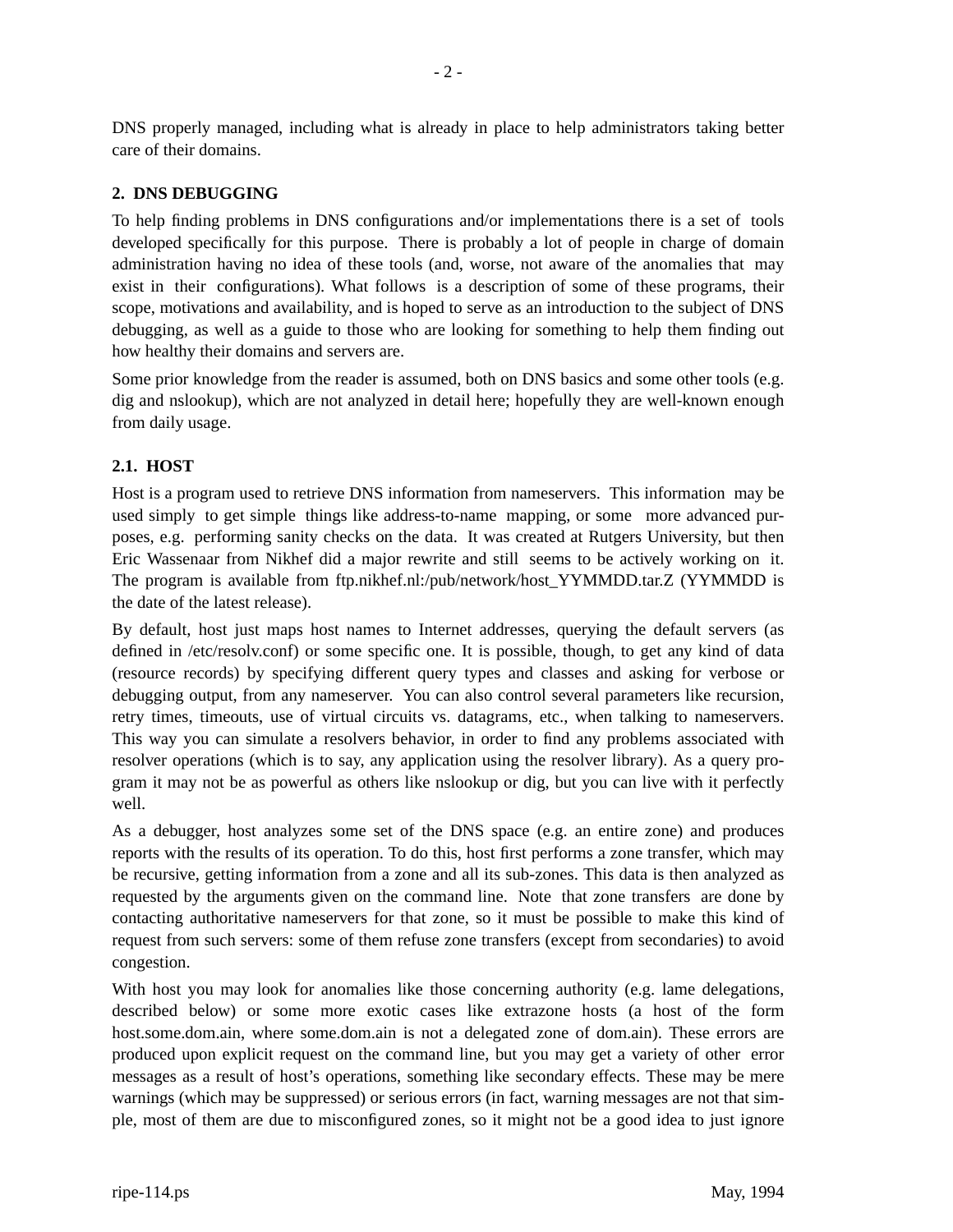them).

Error messages have to do with serious anomalies, either with the packets exchanged with the queried servers (size errors, invalid ancounts, nscounts and the like), or others related to the DNS information itself (also called "status messages" in the program's man page): inconsistencies between SOA records as shown by different servers for a domain, unexpected address-to-name mappings, nameservers not responding, not reachable, not running or not existing at all, and so on.

Host performs all its querying on-line, i.e., it only works with data received from nameservers, which means you have to query a nameserver more than once if you want to get different kinds of reports on some particular piece of data. You can always arrange arguments in such a way that you get all information you want by running it once, but if you forget something or for any reason have to run it again, this means extra zone transfers, extra load on nameservers, extra DNS traffic.

Host is an excellent tool, if used carefully. Like most other querying programs it may generate lots of traffic, just by issuing a simple command. Apart from that, its resolver simulation and debug capabilities make it useful to find many common and some not so common DNS configuration errors, as well as generate useful reports and statistics about the DNS tree. As an example, RIPE (Reseaux IP Europeens) NCC uses it to generate a monthly european hostcount, giving an overview of the Internet usage evolution in Europe. Along with these counts, error reports are generated, one per country, and the whole information is made available in the RIPE archive.

# **2.2. DNSWALK**

Dnswalk is a DNS debugger written in Perl by David Barr, from Pennsylvania State University. You'll find the latest version at ftp.pop.psu.edu, in directory /pub/src/dnswalk. With the software comes a small document where the author points some useful advices so it may be worth reading it.

The program checks domain configurations stored locally. Data is arranged hierarchically in directories, resembling the DNS tree organization of domains. To set up this information dnswalk may first perform zone transfers from authoritative nameservers. You can have a recursive transfer of a domain and its sub-domains, though you should take care when doing this, as it may generate a great amount of traffic. If the data is already present, dnswalk may skip these transfers, provided that it is up to date.

Dnswalk looks for inconsistencies in RRs, such as MX and aliases pointing to aliases or to unknwon hosts, incoherent PTR, A and CNAME records, invalid characters in names, missing trailing dots, unnecessary glue information, and so on. It also does some checking on authority information, namely lame delegations and domains with only one nameserver. It is easy to use, you only have to specify the domain to analyze and some optional parameters and the program does the rest. Only one domain (and its sub-domains, if that's the case) can be checked at a time, though.

While in the process of checking data, dnswalk uses dig and resolver routines (gethostbyXXXX from the Perl library) a lot, to get such data as authority information from the servers of the analyzed domains, names from IP addresses so as to verify the existence of PTR records, aliases and so on. So, besides the zone transfers you may count on some more extra traffic (maybe not negligible if you are debugging a relatively large amount of data and care about query retries and timeouts), just by running the program.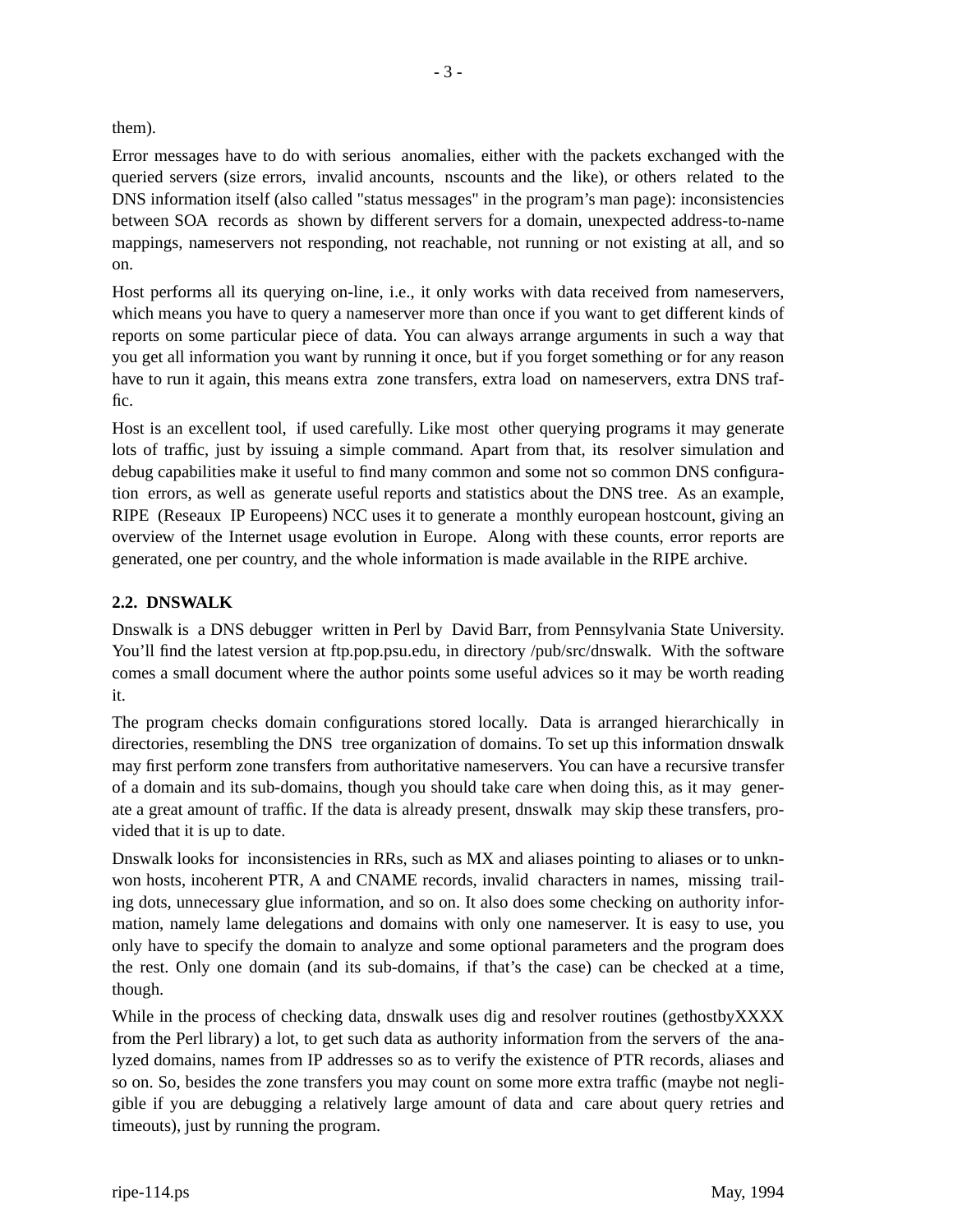As of this writing, the program's operation is somewhat constrained by dig's behavior and the author is working hard on "un-dig'ing" it, using just Perl routines. It may be worthwhile upgrading your version if the new, dig-free dnswalk is available.

## **2.3. LAMERS**

A lame delegation is a serious error in DNS configurations, yet a (too) common one. It happens when a nameserver is listed in the NS records for some domain, and in fact it is not a server for that domain. Queries are thus sent to the wrong servers, who don't know nothing (at least not as expected) about the queried domain. Furthermore, sometimes the hosts in question (if they exist!) don't even run nameservers. As a result, queries are timed out and resent, only to fail, thus creating (more) unnecessary traffic on the Internet.

It's easy to create a lame delegation: the most common case happens when an administrator changes the NS list for his domain, dropping one or more servers from that list, without informing his parent domain administration, who delegate him authority over his domain. From now on the parent nameserver announces one or more servers for the domain, which will receive queries for something they don't know about. On the other hand, servers may be added to the list without the parent's servers knowing, thus hiding valuable information from them (this is not a lame delegation, but is also an error). Other examples are the inclusion of a name in an NS list without telling the administrator of that host that it's being announced as a nameserver for a domain it doesn't know about, or when a server suddenly stops providing name service for the domain.

To detect and warn DNS administrators all over the world about this problem, Bryan Beecher from University of Michigan wrote lamers, a program to analyze named's logging information [BEE92]. To produce useful logs, named was applied a patch to detect (and log) lame delegations (this patch was originally written by Don Lewis from Silicon Systems and is now part of the latest, experimental, release of BIND thanks to Bryan Beecher, so it is expected to be widely available in the near future). Lamers is a small shell script that simply scans these logs and reports on the lame delegations found. This reporting is done by sending mail to the hostmasters of affected domains, as stated in the SOA record for each of them. If this is not possible, the message is sent to the affected nameservers postmasters instead. Manual processing is needed in case of bounces, caused by careless setup of those records or invalid postmaster addresses. A report of the errors found by the UM servers is also posted twice a month on the USENET newsgroup comp.protocols.tcp-ip.domains.

If you ever receive such a report, you should study it carefully in order to find and correct problems in your domain, or see if your hosts are being affected by the spreading of erroneous information. Better yet, lamers could be run on your servers to detect more lame delegations (UM can't see them all!). Also if you receive a mail reporting a lame delegation affecting your domain or some of your hosts, don't just ignore it or flame the senders. They're really trying to help!

You can get lamers from terminator.cc.umich.edu:/dns/lamers.sh.

## **2.4. DOC**

Authority information is one of the most significant part of the DNS data, as the whole mechanism depends on it to correctly traverse the domain tree. Incorrect authority information leads to problems such as lame delegations or even, in extreme cases, the inaccessibility of a domain. Take the case where the information given about all its nameservers is incorrect. Being unable to contact the real servers you will end up being unable to reach anything inside that domain. This may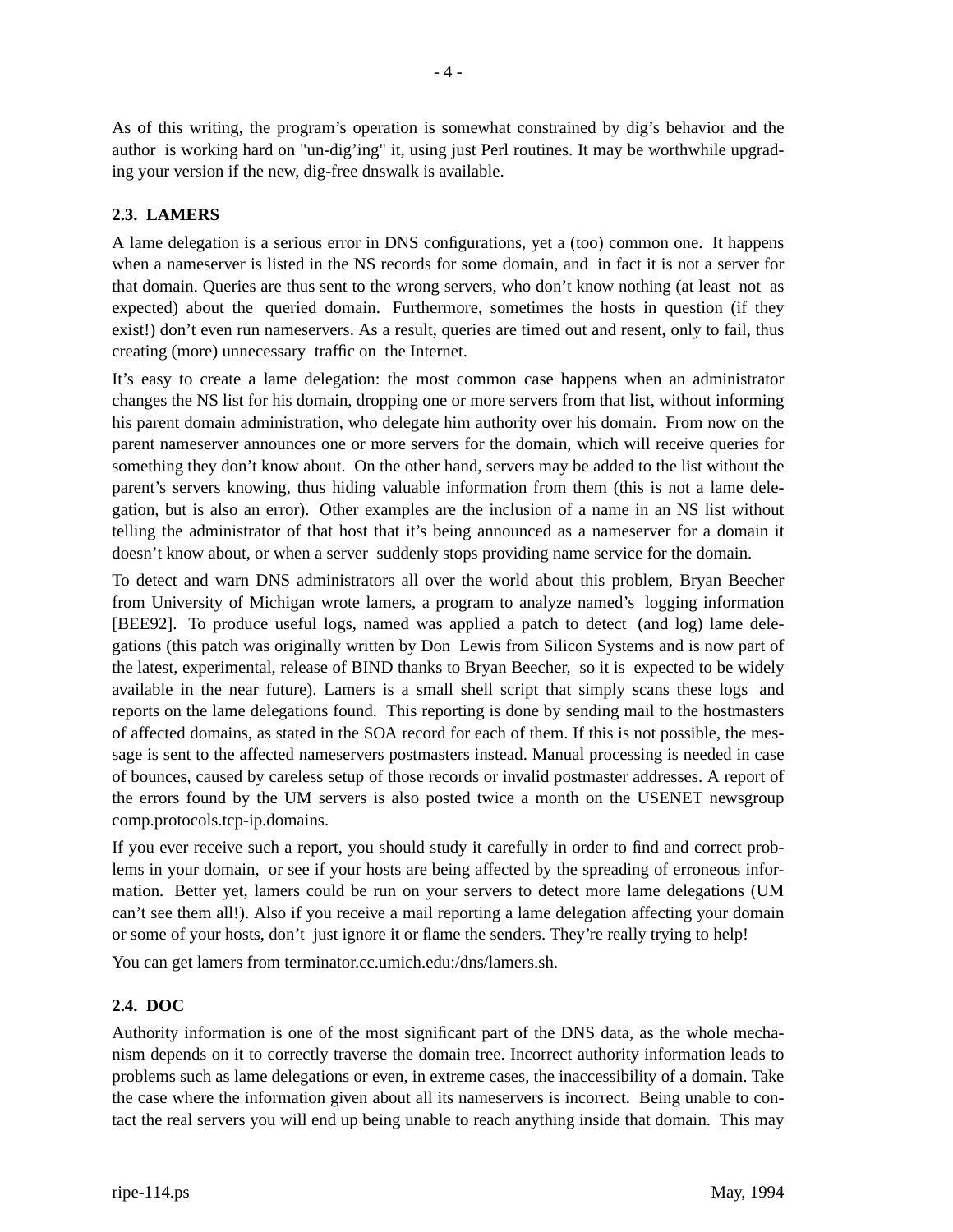be exagerated, but if you're on the DNS business long enough you've probably have seen some lightened examples of this scenario.

To look for this kind of problems Paul Mockapetris and Steve Hotz, from the Information Sciences Institute, University of Southern California, wrote a C-shell script named DOC (Domain Obscenity Control), an automated domain testing tool that uses dig to query the appropriate nameservers and analyzes the responses.

DOC limits its analisys to authority data since the authors antecipated that people would complain about such things as invasions of privacy. Also, at the time it was written most domains were so messy that they thought there wouldn't be much point in checking anything deeper until the basic problems weren't fixed.

Only one domain is analyzed each time: the program checks if all the servers for the parent domain agree about the delegation information for the domain in question. DOC then picks a list of nameservers for the domain (obtained from one of the parent's servers) and starts the checking on its information, querying each of them: looks for the SOA record, checks if the response is authoritative, compares the various records retrieved, gets each one's list of NS, compares the lists (both among these servers and the parent's servers), and for those servers inside the domain the program looks for PTR records for them.

Due to several factors, DOC seems to have freezed since its first public release, back in 1990. Within the distribution there is an RFC draft about automated domain testing, which was never published. Nevertheless, it may provide useful reading. The software can be fetched from ftp.uu.net:/networking/ip/dns/doc.2.0.tar.Z.

# **2.5. DDT**

DDT (Domain Debug Tools) is a package of programs to scan DNS information for error detection, developed originally by Jorge Frazao from PUUG - Portuguese UNIX Users Group and later rewritten by the author, at the time at the Faculty of Sciences of University of Lisbon. Each program is specialized in a given set of anomalies: you have a checker for authority information, another for glue data, mail exchangers, reverse-mappings and miscellaneous errors found in all kinds of resource records. As a whole, they do a rather extensive checking on DNS configurations.

These tools work on cached DNS data, i.e., data stored locally after performing zone transfers (done by a slightly modified version of BIND's named-xfer, called ddt-xfer, which allows recursive transfers) from the appropriate servers, rather than querying nameservers on-line each time they run. This option was taken for several reasons [FRA92]: (1) efficiency, since it reads data from disk, avoiding network transit delays, (2) reduced network traffic, data has to be fetched only once and then run the programs over it as many times as you wish and (3) accessibility - in countries with limited Internet access, as was the case in Portugal by the time DDT was in its first stages, this may be the only practical way to use the tools.

Point (2) above deserves some special considerations: first, it is not entirely true that there aren't additional queries while processing the information, one of the tools, the authority checker, queries (via dig) each domain's purported nameservers in order to test the consistency of the authority information they provide about the domain. Second, it may be argued that when the actual tests are done the information used may be out of date. While this is true, you should note that this is the DNS nature, if you obtain some piece of information you can't be sure that one second later it is still valid. Furthermore, if your source was not the primary for the domain then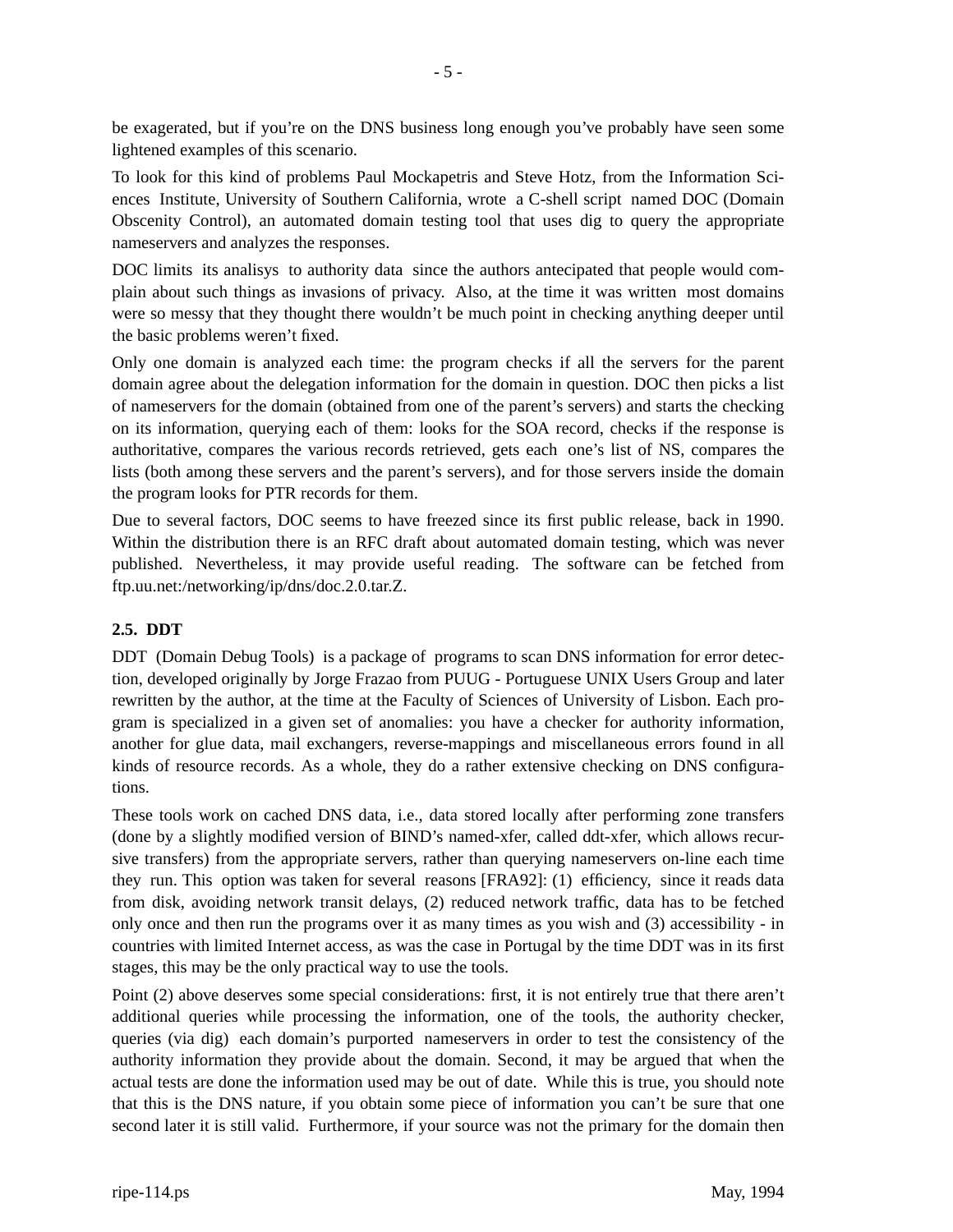you can't even be sure of the validity in the exact moment you got it in the first place. But experience shows that if you see an error, it is likely to be there in the next version of the domain information (and if it isn't, nothing was lost by having detected it in the past). On the other side, of course there's little point in checking one month old data...

When building a cache to analyze, you should be careful in getting all the relevant data, which includes both normal domain and reverse-mapping information, or else you get lots of "no PTR record found" messages. This means that using DDT requires some prior planning, so that all the necessary data is available, since the tools don't go out looking for more information, with the exception of authority one (see above). Once again, care should be taken when doing recursive transfers in order not to generate unnecessary traffic. If a host performs nameservice for some domains DDT can use the zone files already stored locally.

DDT tries to look for all kinds of errors, as known by the authors at the time of writing it. The list includes lame delegations, version number mismatches between servers (this may be a transient problem), non-existing servers, domains with only one server, unnecessary glue information, MX records pointing to hosts not in the analyzed domain (may not be an error, it's just to point possibly strange or expensive mail-routing policies), MX records pointing to aliases, A records without the respective PTR and vice-versa (may not be an error, see the paragraph above), missing trailing dots in configuration files, hostnames with no data (A or CNAME records) associated, aliases pointing to aliases, and some more. Given the specialized nature of each tool, it is possible to look for a well defined set of errors, instead of having the data analyzed in all possible ways. Within the package comes a set of small programs that perform several kinds of statistics on the cached data. Among these you have hosts per domain, nets per domain, aliases in a domain, most popular names, etc.

Except for ddt-xfer, all the programs are written in Perl. A new release may come into existence in a near future, after a thorough review of the methods used, the set of errors checked for and some bug fixing, of course. In the mean time, the latest version is available from ns.dns.pt:/pub/dns/ddt-2.0.tar.gz.

## **2.6. THE CHECKER PROJECT**

The problem of the huge amount of DNS traffic over the Internet is getting researchers close attention for quite some time, mainly because most of it is unnecessary. Observations have shown that DNS consumes something like twenty times more bandwidth than it should [DAN92a]. Some causes for this undoubtedly catastrophic scenario lie on deficient resolver and nameserver implementations spread all over the world, from personal to super-computers, running all sorts of operating systems.

While the panacea is yet to be found (claims are made that the latest official version - 4.9.2 as of this writing - of BIND is a great step forward [KUM93]), work has been done in order to identify sources of anomalies, as a first approach in the search for a solution. The Checker Project is one such effort, developed at the University of Southern California [MIL94]. It consists of a set of C code patched into BIND's nameserver named, which monitors server activity, building a database with the history of that operation (queries and responses). It is then possible to generate reports from the database summarizing activity and identifying behavioral patterns from client requests, looking for anomalies. The named code alteration is small and simple unless you want do have PEC checking enabled (see below). You may find sources and documentation at caldera.usc.edu, in directory /pub/checker.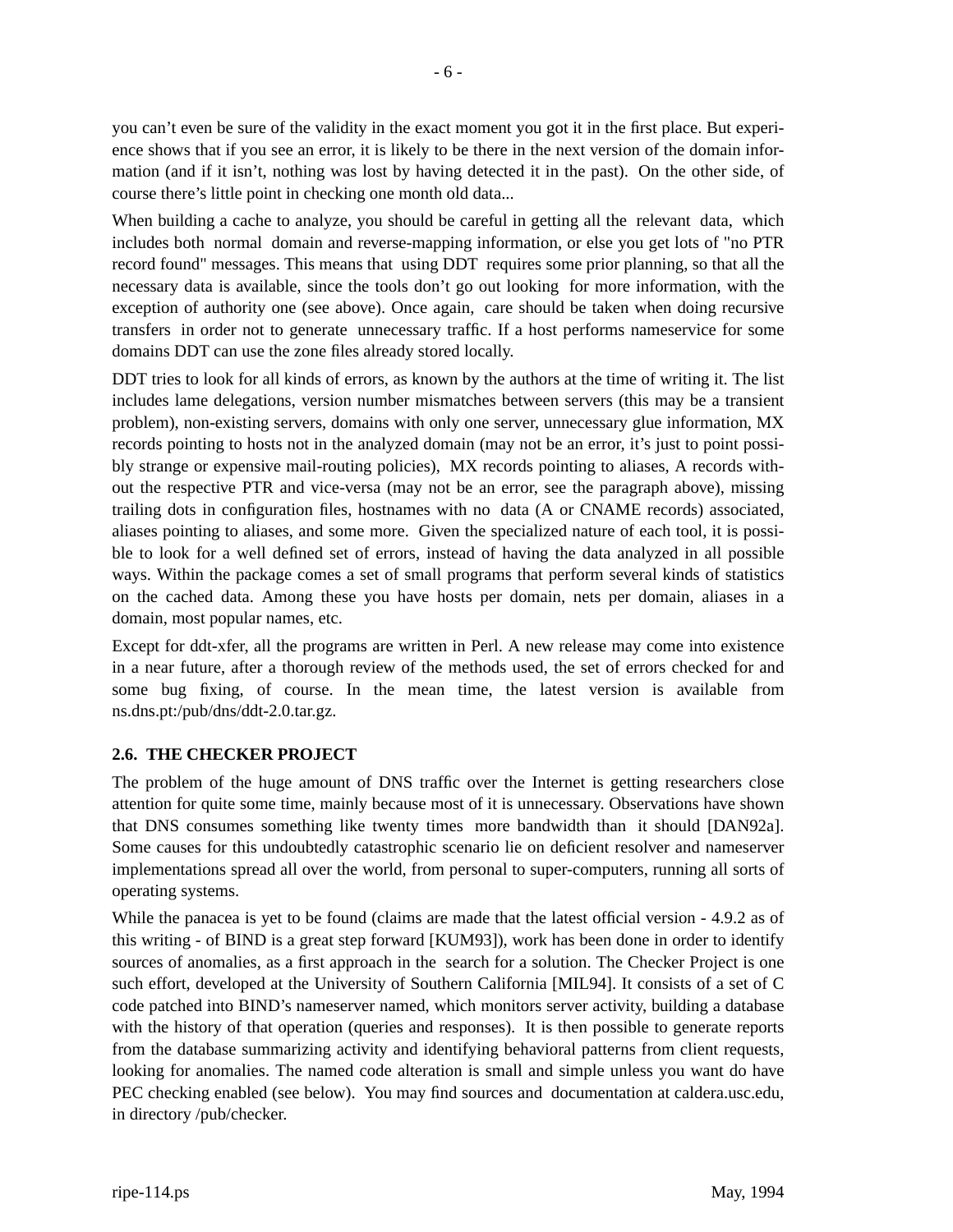Checker only does this kind of collection and reporting, it does not try to enforce any rules on the administrators of the defective sites by any means whatsoever. Authors hope that the simple exhibition of the evidences is a reason strong enough for those administrators to have their problems corrected.

An interesting feature is PEC (proactive error checking): the server pretends to be unresponsive for some queries by randomly choosing some name and start refusing replies for queries on that name during a pre-determined period. Those queries are recorded, though, to try to reason about the retry and timeout schemes used by nameservers and resolvers. It is expected that properly implemented clients will choose another nameserver to query, while defective ones will keep on trying with the same server. This feature is still being tested as it is not completely clear yet how to interpret the results.

Presently Checker has been running on a secondary for the US domain for more than a year with little trouble. Authors feel confident it should run on any BSD platform (at least SunOS) without problems, and is planned to be included as part of the BIND nameserver.

Checker is part of a research project lead by Peter Danzig from USC, aimed to implement probabilistic error checking mechanisms like PEC on distributed systems [DAN92b]. DNS is one such system and it was chosen as the platform for testing the validity of these techniques over the NSFnet. It is hoped to achieve enough knowledge to provide means to improve performance and reliability of distributed systems. Anomalies like undetected server failures, query loops, bad retransmission backoff algorithms, misconfigurations and ressubmission of requests after negative replies are some of the targets for these checkers to detect.

# **2.7. OTHERS**

All the tools described above are the result of systematic work on the issue of DNS debugging, some of them included in research projects. For the sake of completeness we mention here several other programs that, though just as serious, seem to have been developed in a somewhat adhoc fashion, without an implicit intention of being used outside the environments where they were born. This impression is, of course, arguable, nevertheless we didn't feel the necessity of dedicating an entire section to any of them. This doesn't mean they are not valuable contributions, in some cases they may be just what you are looking for, without having to install a complete package to do some testings on your domain.

We took as a reference the contrib directory in the latest BIND distribution. There you will find tools for creating your DNS configuration files and NIS maps from /etc/hosts and vice-versa or generate PTR from A records (these things may be important as a means of avoiding common typing errors and inconsistencies between those tables), syntax checkers for zone files, programs for querying and monitoring nameservers, all the short programs presented in [ALB93], and more. It is worth spending some time looking at them, maybe you'll find that program you were planning to write yourself. BIND can be found at gatekeeper.dec.com, in the directory /pub/misc/vixie (the file 4.9.2-940221.tar.gz has the latest public version).

You may also want to consider using a version control system (e.g. SCCS or RCS) to maintain your configuration files consistent through updates, or use tools like M4 macros to generate those files. As stated above, it's important to avoid human-generated errors, creating problems that are difficult to track down, since they're often hidden behind some mistyped name. Errors like this may end up in many queries for a non-existing name, just to mention the less serious kind. See [BEE93] for a description of the most common errors made while configuring domains.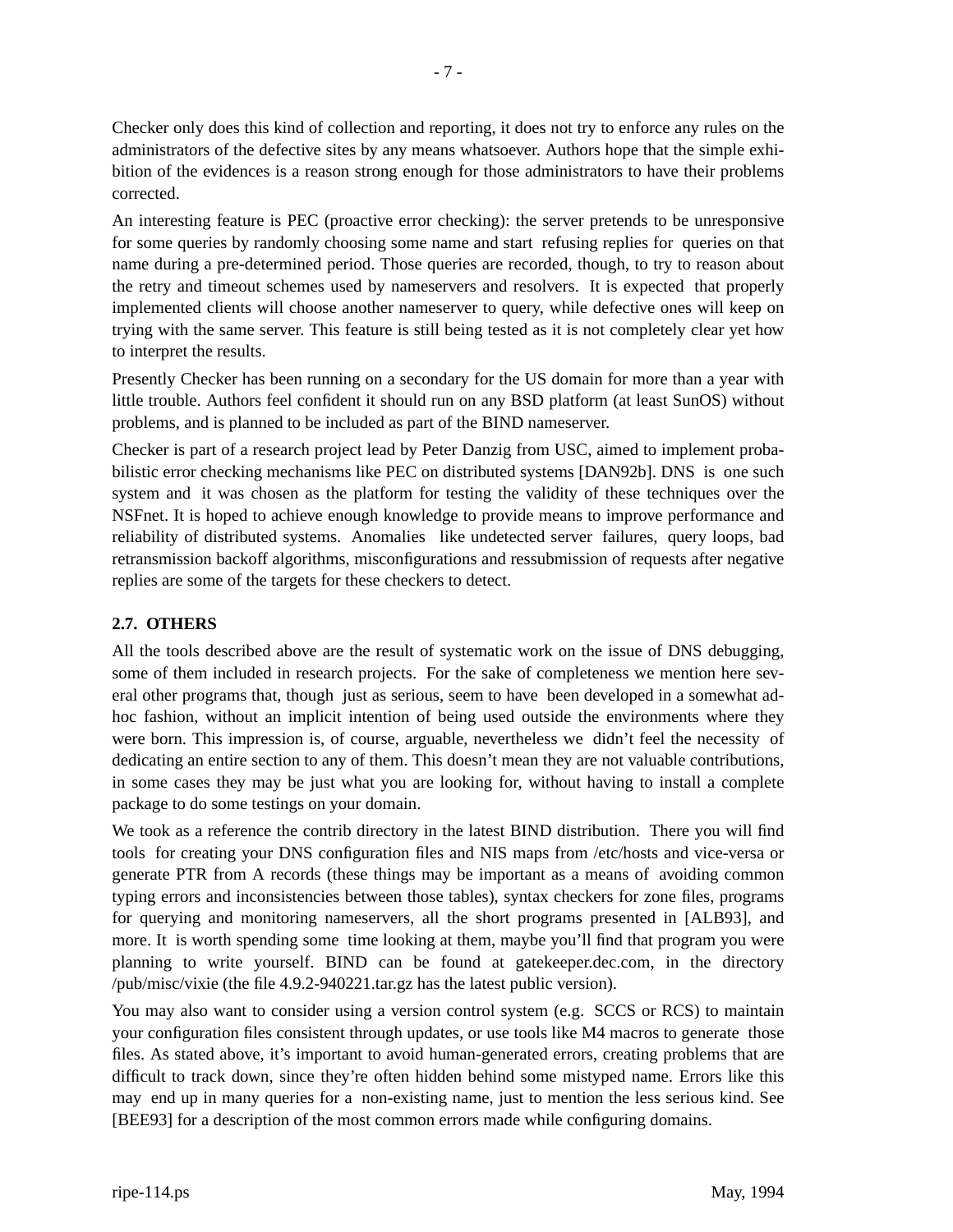## **3. WHY LOOK AFTER DNS?**

We have presented several pieces of software to help people administer and debug their name services. They exhibit many differences in their way of doing things, scope and requirements and it may be difficult just to choose one of them to work with. For one thing, people's expectations from these tools vary according to their kind of envolvement with DNS. If you are responsible for a big domain, e.g. a top-level one or a big institutions with many hosts and sub-domains, you probably want to see how well is the tree below your node organized, since the consequences of errors tend to propagate upwards, thus affecting your own domain. For that you need some program that recursively descends the domain tree and analyzes each domain per se and the interdependencies between them all. You will have to consider how deep you want your analysis to be, the effects it will have on the network infrastructure, i.e. will it generate traffic only inside a campus network, no matter how big it is, or will it be spread over, say, a whole country (of course, your kind of connectivity plays an important role here).

You may simply want to perform some sanity checks on your own domain, without any further concerns. Or you may want to participate in some kind of global effort to monitor name server traffic, either for research purposes or just to point out the "trouble-queries" that flow around.

Whatever your interest may be, you can almost surely find a tool to suit it. Eliminating problems like those described in this document is a major contribution for the efficiency of an important piece of the Internet mechanism. Just to have an idea of this importance, think of all the applications that depend on it, not just to get addresses out of names. Many systems rely on DNS to store, retrieve and spread the information they need: Internet electronic mail was already mentioned (see [PAR86] for details) and work is in progress to integrate, for example, X.400 operations with DNS; others include "remote printing" services [MAL93], distributed file systems [BIR93] and network routing purposes, among others. These features may be accomplished by some standard, well-known resource records [ROS93], or by new, experimental ones [EVE90], [MAN93]. Even if some of them won't succeed, one may well expect some more load on the DNS burden.

The ubiquitous DNS thus deserves a great deal of attention, perhaps much more than it generally has. One may say that it is a victim of its own success: if a user triggers an excessive amount of queries only to have one request satisfied, he won't worry about it (in fact, he won't notice it), won't complain to his system administrator, and things will just go on like this. Of course, DNS was designed to resist and provide its services despite all these anomalies. But, by doing so it is frequently forgotten, as long as people can telnet or ftp. As DNS will be given new responsibilities, as pointed in the above paragraph, the problems described in this text will grow more serious and new ones may appear (notably security ones [GAV93]), if nothing is done to purge them. We hope to have gain people's attention to this subject, so that the Net can benefit from a healthy, properly administered and used Domain Name System.

#### **4. REFERENCES**

#### [ALB92]

Albitz, P. and C. Liu. DNS and BIND. O'Reilly and Associates Inc., Oct. 1992

[BEE92]

Beecher, B. Dealing With Lame Delegations. Univ. Michigan, LISA VI, Oct. 1992

[BEE93]

Beertema, P. Common DNS Data File Configuration Errors. CWI, RFC 1537, Oct. 1993